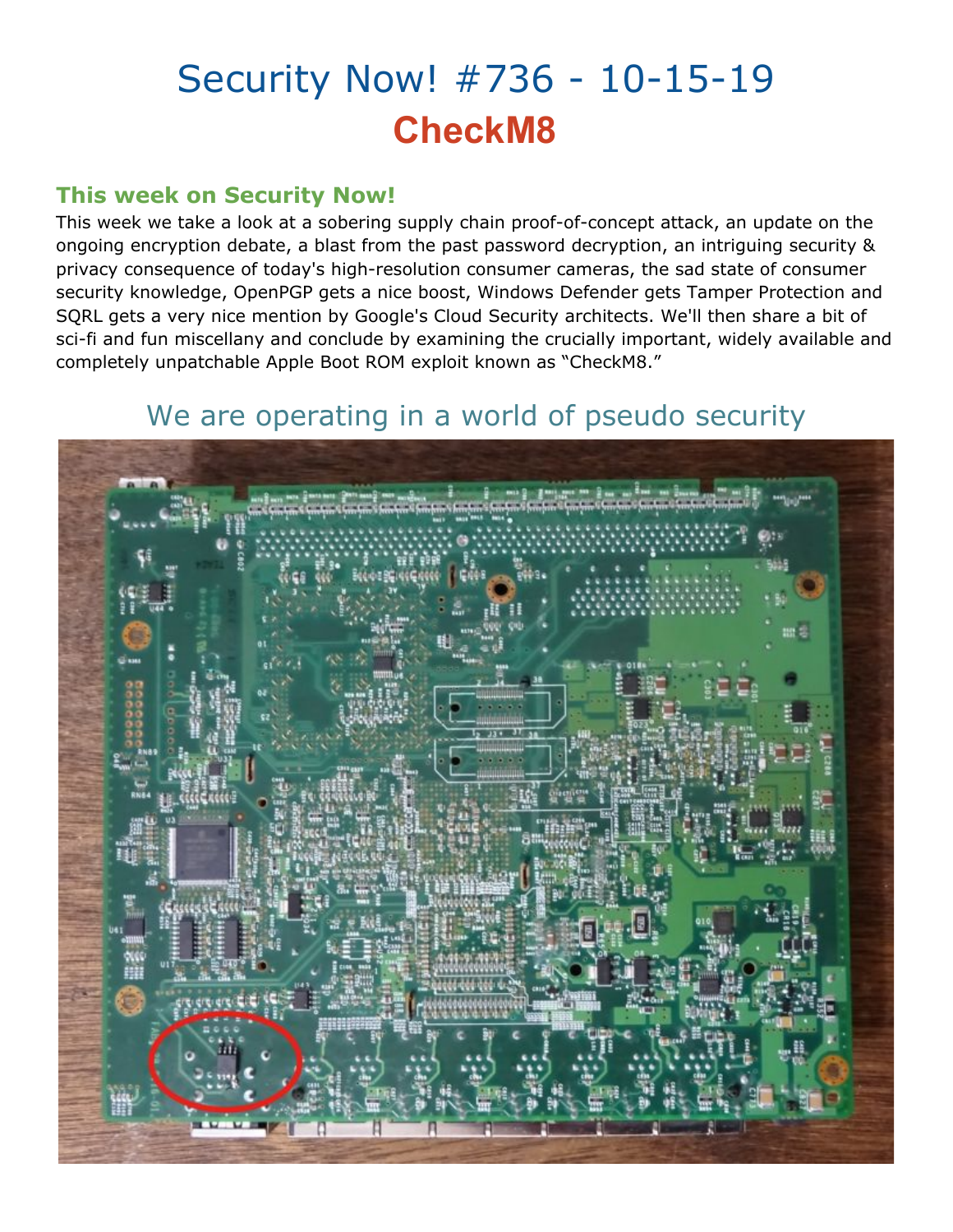# **Security News**

#### **A sobering reminder about supply chain attacks**

No, they're not common. No, they won't be employed by random 400 pound anti-social hackers living in their mother's basement. But anyone who completely discounts them and imagines that they are impossible... is fooling themselves.

Andy Greenberg, writing for Wired magazine re-introduced the idea by reminding us:

*"More than a year has passed since Bloomberg Businessweek grabbed the lapels of the cybersecurity world with a bombshell claim: that Supermicro motherboards in servers used by major tech firms, including Apple and Amazon, had been stealthily implanted with a chip the size of a rice grain that allowed Chinese hackers to spy deep into those networks. Apple, Amazon, and Supermicro all vehemently denied the report. The NSA dismissed it as a false alarm. The Defcon hacker conference awarded it two Pwnie Awards, for "most overhyped bug" and "most epic fail." And no follow-up reporting has yet affirmed its central premise."*

Next week in Stockholm, Sweden, October 21-24, the CS3STHLM security conference will be held. The conference bills itself as the premiere cyber security conference for ICS/SCADA and Critical Infrastructure. During that conference security researcher Monta Elkins who works as the "Hacker in Chief" for the industrial control security firm FoxGuard will be showing off his handiwork.

Monta will be vividly demonstrating just how easily spies, criminals, or saboteurs with even minimal skills, working on a shoestring budget, can plant a chip in enterprise IT equipment to create a stealthy backdoor access for themselves. Armed with a \$150 hot-air soldering tool, a \$40 microscope, and some \$2 chips ordered online, Elkins altered a commercial Cisco firewall in a way that he says most IT admins likely wouldn't notice, yet would give a remote attacker deep control.

During his interview with Andy Greenberg, Elkins said: "We think this stuff is so magical, but it's not really that hard. By showing people the hardware, I wanted to make it much more real. It's not magical. It's not impossible. I could do this in my basement. And there are lots of people smarter than me, and they can do it for almost nothing."

So... Elkins used an ATtiny85 chip, it's about 5 millimeters square with four tiny mounting pins on two sides across from each other. He pulled the chip from a \$2 Digispark Arduino board. It's not quite the size of a grain of rice, but it's tiny. After writing his code into that chip, Elkins desoldered it from the Digispark board and soldered it to the motherboard of a Cisco ASA 5505 firewall. He found an inconspicuous spot that required no extra wiring and would give the chip access power and to the firewall's serial port.

Our picture of the week shows the chip sitting there among all of the other identical looking chips. There's no way anyone who opened the case of the Cisco firewall to do a physical inspection would notice anything out of the ordinary. "Nothing to see here, move along."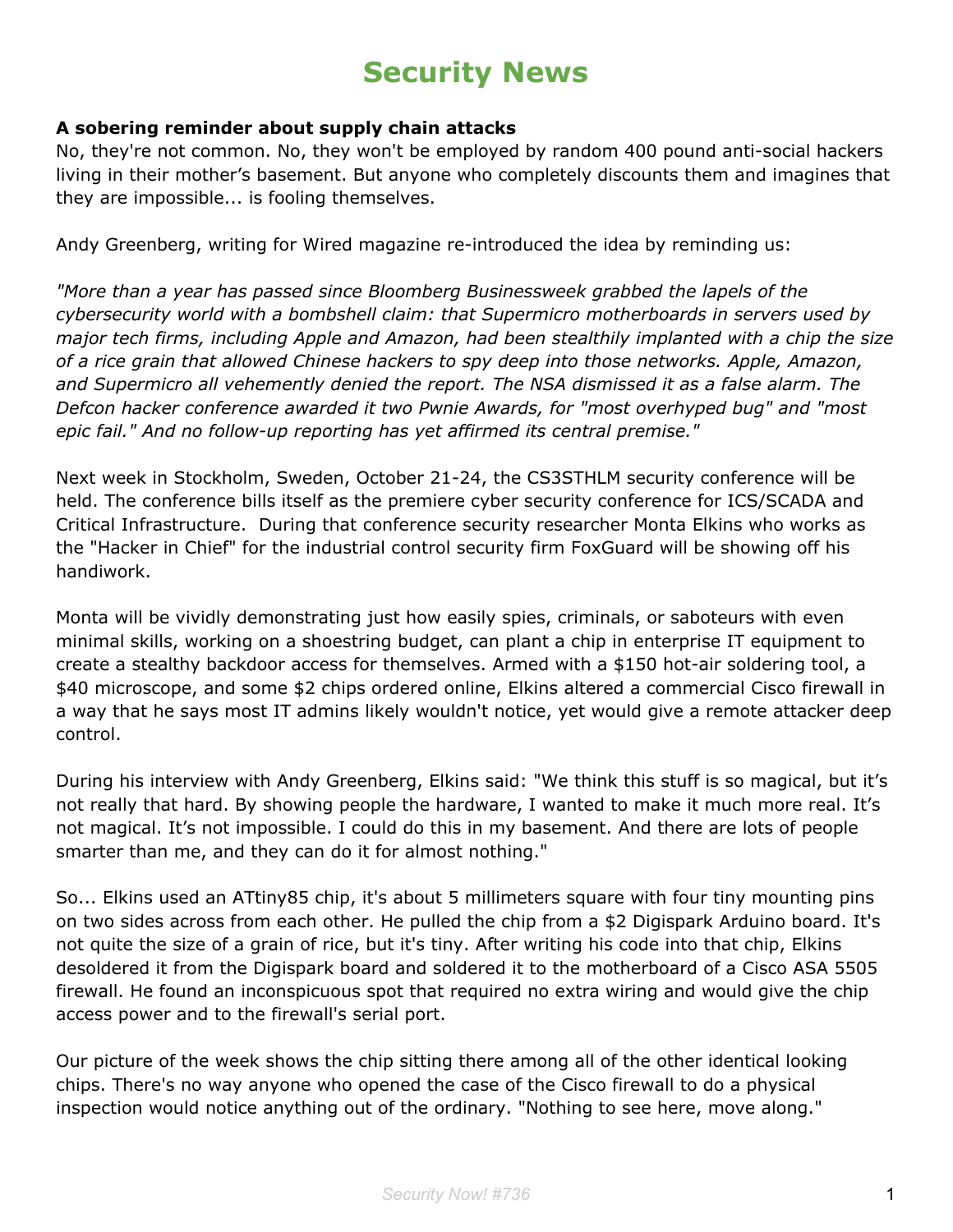Elkins noted that he could have used an even smaller chip, but chose the ATtiny85 because it was easier to program. He says he also could have hidden his malicious chip even more subtly, inside one of several radio-frequency shielding "cans" on the board, but he wanted to be able to show the chip's placement for the security conference.



So what does this itty bitty chip do? Elkins programmed his tiny stowaway chip to carry out an attack as soon as the firewall boots up in a target's data center. It impersonates a local security administrator who would access firewall's configuration by connecting their computer directly to the firewall's hardware admin port. As at boot, the chip triggers the firewall's password recovery feature to create a new admin account allowing subsequent full remote admin access to the firewall's settings. Elkins noted that he chose Cisco's ASA 5505 firewall for his demo because it was the cheapest one he found on eBay. But he noted that any Cisco firewall that offers that sort of recovery in the case of a lost password should work. He also noted that with a bit more reverse engineering, it would also be possible to reprogram the firmware of the firewall to make it into a more full-featured foothold for spying on the victim's network, though he didn't go that far in his proof of concept.

I wanted to highlight the triviality of this proof-of-concept for our listeners. For non hardware types this sort of thing might seem like exotic Sci-Fi. But it's really not. It's extremely possible to hide in plain sight. Think of it like what's happened with today's operating systems. The grey beards among us will, probably fondly, recall those days of yesteryear when we knew and could identify every file on our 10 megabyte hard drive. Back then, we thought that's the way it was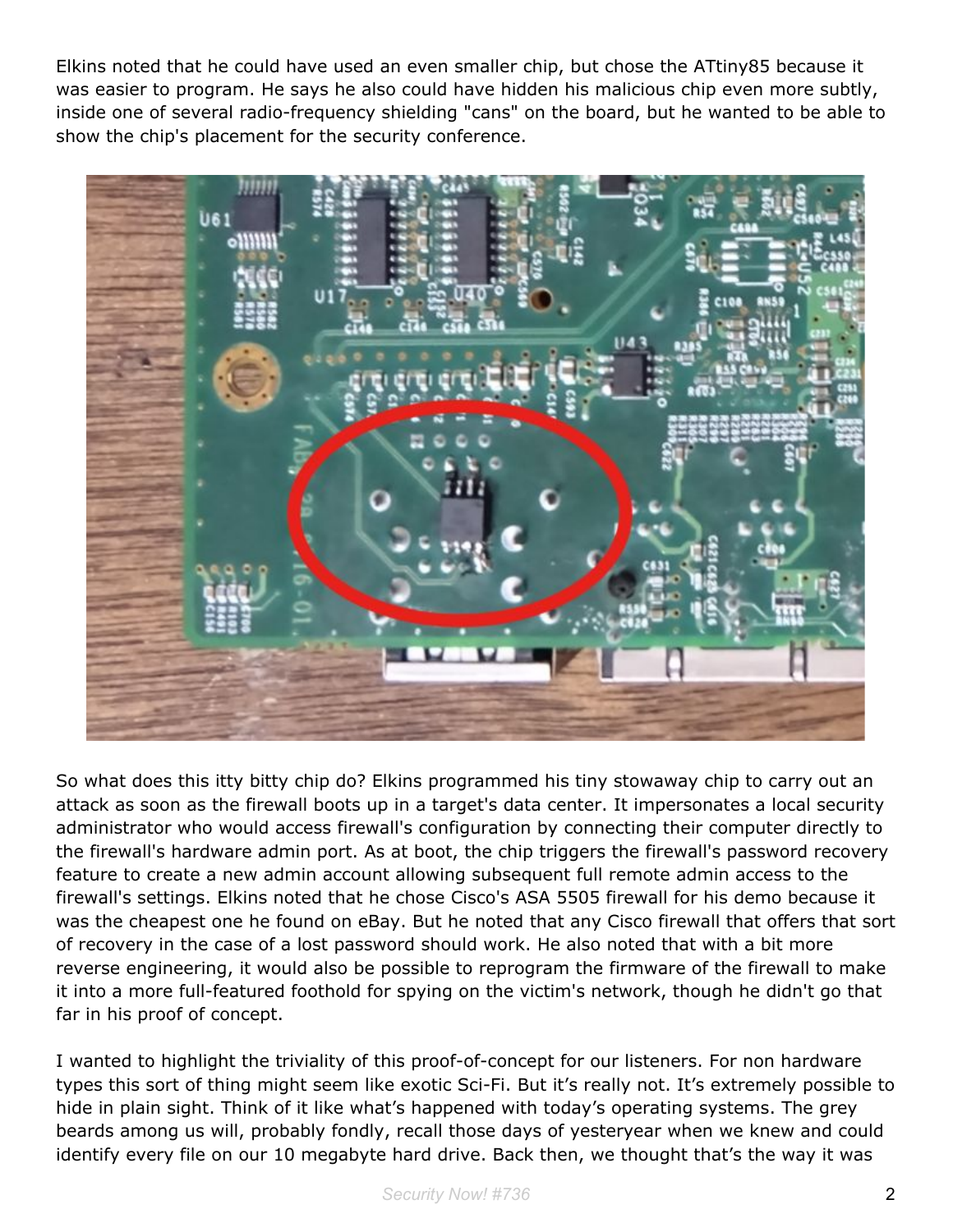supposed to be. Needless to say, those days are long long gone. Not only do we now have no idea what the hell is loaded onto our multi gig, if not multi-terabyte, drives, but we don't even know what most of the processes running in our machines are doing. Talk about hiding in plain sight.

Similarly, looking at any modern motherboard or security appliance like a firewall, we see a sea of tiny chips. There's literally no way to know whether they are from the factory or not.

Again… I'm not wearing a tinfoil beanie. I know this likely doesn't affect **ANY** of us, and never will. But we do keep seeing that what can be done, is done. And we know that cyber espionage is a real thing. For a nation state actor, intercepting the physical shipment of a device is not difficult. And the payoff from implanting an undetectable hardware backdoor could be significant.

So what would I do if I was really really worried and had to be safe? One possibility would be to ask a favor of a completely unaffiliated company to purchase the hardware on my behalf, then go pick it up myself. Another possibility is to note that these turnkey appliances are typically just offering pre-packaged solutions. Anything they can do can probably be done by gluing some off-the-shelf Linux or Unix apps together in any generic server PC. For example, Linux/Unix firewalls are very capable. So if just roll-your-own, then it is your own.

#### **Facebook's stance on end-to-end encryption raises official protests**

As we know, last March 6th, Mark Zuckerberg posted "A Privacy-Focused Vision for Social Networking" wherein he stated:

[https://www.facebook.com/notes/mark-zuckerberg/a-privacy-focused-vision-for-social-networki](https://www.facebook.com/notes/mark-zuckerberg/a-privacy-focused-vision-for-social-networking/10156700570096634/) [ng/10156700570096634/](https://www.facebook.com/notes/mark-zuckerberg/a-privacy-focused-vision-for-social-networking/10156700570096634/)

"I believe the future of communication will increasingly shift to private, encrypted services where people can be confident what they say to each other stays secure and their messages and content won't stick around forever. This is the future I hope we will help bring about. We plan to build this the way we've developed WhatsApp: focus on the most fundamental and private use case -- messaging -- make it as secure as possible, and then build more ways for people to interact on top of that, including calls, video chats, groups, stories, businesses, payments, commerce, and ultimately a platform for many other kinds of private services."

Mark's posting was much longer and it covert many points. But, basically, the entire thing was a manifesto for privacy and unbreakable -- by anyone -- encryption.

Predictably, in our current environment where the whole question of government and law enforcement "legal access" to any and all private communications remains very much up in the air and unsettled, several governments have now formally pushed back against Facebook's declared intentions.

<https://www.justice.gov/opa/press-release/file/1207081/download>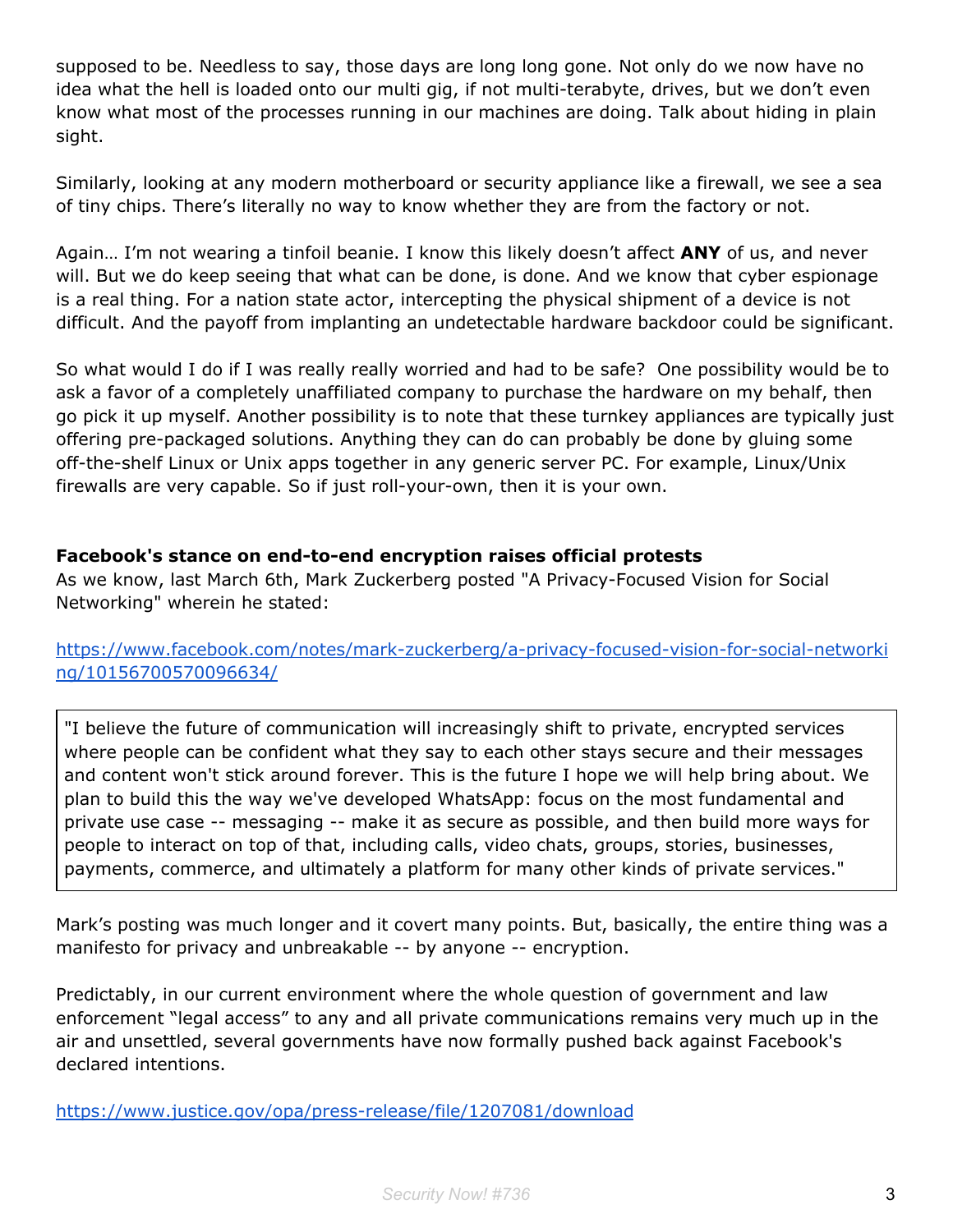In a two and a half page Open Letter dated October 4th, co-signed by law enforcement authorities in the US, the UK and Australia, Facebook is strongly urged to halt its plans for end-to-end encryption. I won't bore our listeners with the entire letter, but it begins…

Dear Mr. Zuckerberg,

OPEN LETTER: FACEBOOK'S "PRIVACY FIRST" PROPOSALS

We are writing to request that Facebook does not proceed with its plan to implement end-to-end encryption across its messaging services without ensuring that there is no reduction to user safety and without including a means for lawful access to the content of communications to protect our citizens.

In your post of 6 March 2019, "A Privacy-Focused Vision for Social Networking," you acknowledged that "there are real safety concerns to address before we can implement end-to-end encryption across all our messaging services." You stated that "we have a responsibility to work with law enforcement and to help prevent" the use of Facebook for things like child sexual exploitation, terrorism, and extortion. We welcome this commitment to consultation. As you know, our governments have engaged with Facebook on this issue, and some of us have written to you to express our views. Unfortunately, Facebook has not committed to address our serious concerns about the impact its proposals could have on protecting our most vulnerable citizens.

We support strong encryption, which is used by billions of people every day for services such as banking, commerce, and communications.We also respect promises made by technology companies to protect users' data. Law abiding citizens have a legitimate expectation that their privacy will be protected. However, as your March blog post recognized, we must ensure that technology companies protect their users and others affected by their users' online activities. Security enhancements to the virtual world should not make us more vulnerable in the physical world. We must find a way to balance the need to secure data with public safety and the need for law enforcement to access the information they need to safeguard the public, investigate crimes, and prevent future criminal activity. Not doing so hinders our law enforcement agencies' ability to stop criminals and abusers in their tracks.

Companies should not deliberately design their systems to preclude any form of access to content, even for preventing or investigating the most serious crimes. This puts our citizens and societies at risk by severely eroding a company's ability to detect and respond to illegal content and activity, such as child sexual exploitation and abuse, terrorism, and foreign adversaries' attempts to undermine democratic values and institutions, preventing the prosecution of offenders and safeguarding of victims. It also impedes law enforcement's ability to investigate these and other serious crimes.

2 Risks to public safety from Facebook's proposals are exacerbated in the context of a single platform that would combine inaccessible messaging services with open profiles, providing unique routes for prospective offenders to identify and groom our children.

It then congratulates Facebook on the number of child sexual abuse cases they help law enforcement with and details one particularly poiniant case involving an 11 year old.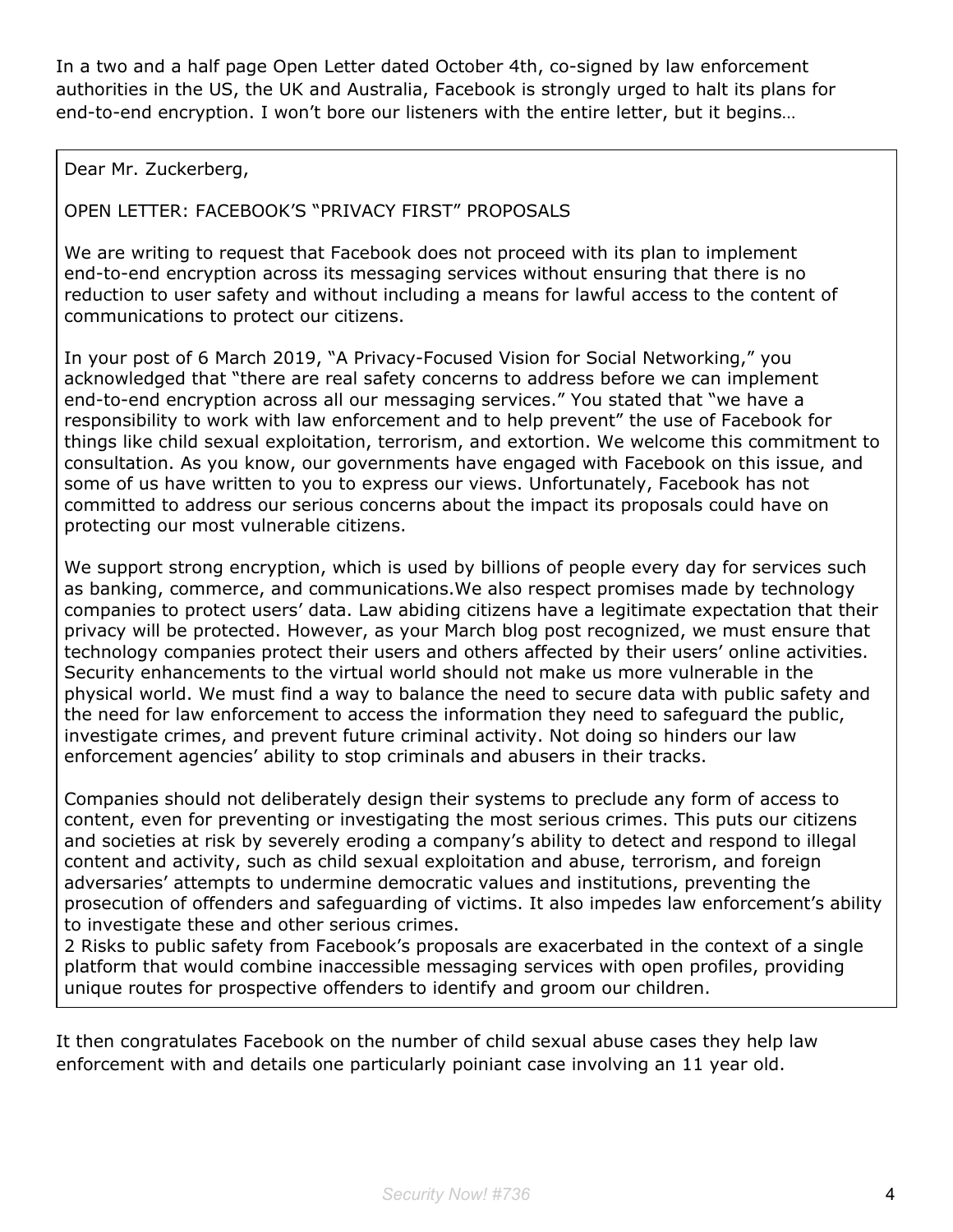The letter concludes with:

Equally important to Facebook's own work to act against illegal activity, law enforcement rely on obtaining the content of communications, under appropriate legal authorisation, to save lives, enable criminals to be brought to justice, and exonerate the innocent. We therefore call on Facebook and other companies to take the following steps:

- Embed the safety of the public in system designs, thereby enabling you to continue to act against illegal content effectively with no reduction to safety, and facilitating the prosecution of offenders and safeguarding of victims;
- Enable law enforcement to obtain lawful access to content in a readable and usable format;
- Engage in consultation with governments to facilitate this in a way that is substantive and genuinely influences your design decisions; and
- Not implement the proposed changes until you can ensure that the systems you would apply to maintain the safety of your users are fully tested and operational.

We are committed to working with you to focus on reasonable proposals that will allow Facebook and our governments to protect your users and the public, while protecting their privacy. Our technical experts are confident that we can do so while defending cyber security and supporting technological innovation. We will take an open and balanced approach in line with the joint statement of principles signed by the governments of the US, UK, Australia, New Zealand, and Canada (the Five Eyes) in August 2018 and the subsequent communique agreed in July this year. As you have recognised, it is critical to get this right for the future of the internet. Children's safety and law enforcement's ability to bring criminals to justice must not be the ultimate cost of Facebook taking forward these proposals.

Facebook, for its part, replied with a reiteration of some of its previous statement by stating:

We believe people have the right to have a private conversation online, wherever they are in the world. As the US and UK governments acknowledge, the CLOUD Act allows for companies to provide available information when they receive valid legal requests and does not require companies to build back doors.

We respect and support the role law enforcement has in keeping people safe. Ahead of our plans to bring more security and privacy to our messaging apps, we are consulting closely with child safety experts, governments and technology companies and devoting new teams and sophisticated technology so we can use all the information available to us to help keep people safe.

End-to-end encryption already protects the messages of over a billion people every day. It is increasingly used across the communications industry and in many other important sectors of the economy. We strongly oppose government attempts to build backdoors because they would undermine the privacy and security of people everywhere.

Tech companies are happily implementing unbreakable end-to-end encryption. As we know, it's not difficult -- ransomware does it night and day. And customers love the idea of unbreakably encrypted privacy. However, our companies are ultimately subject to the laws of the countries within which they operate. And there's no way that Apple, Facebook and Google will be outlaw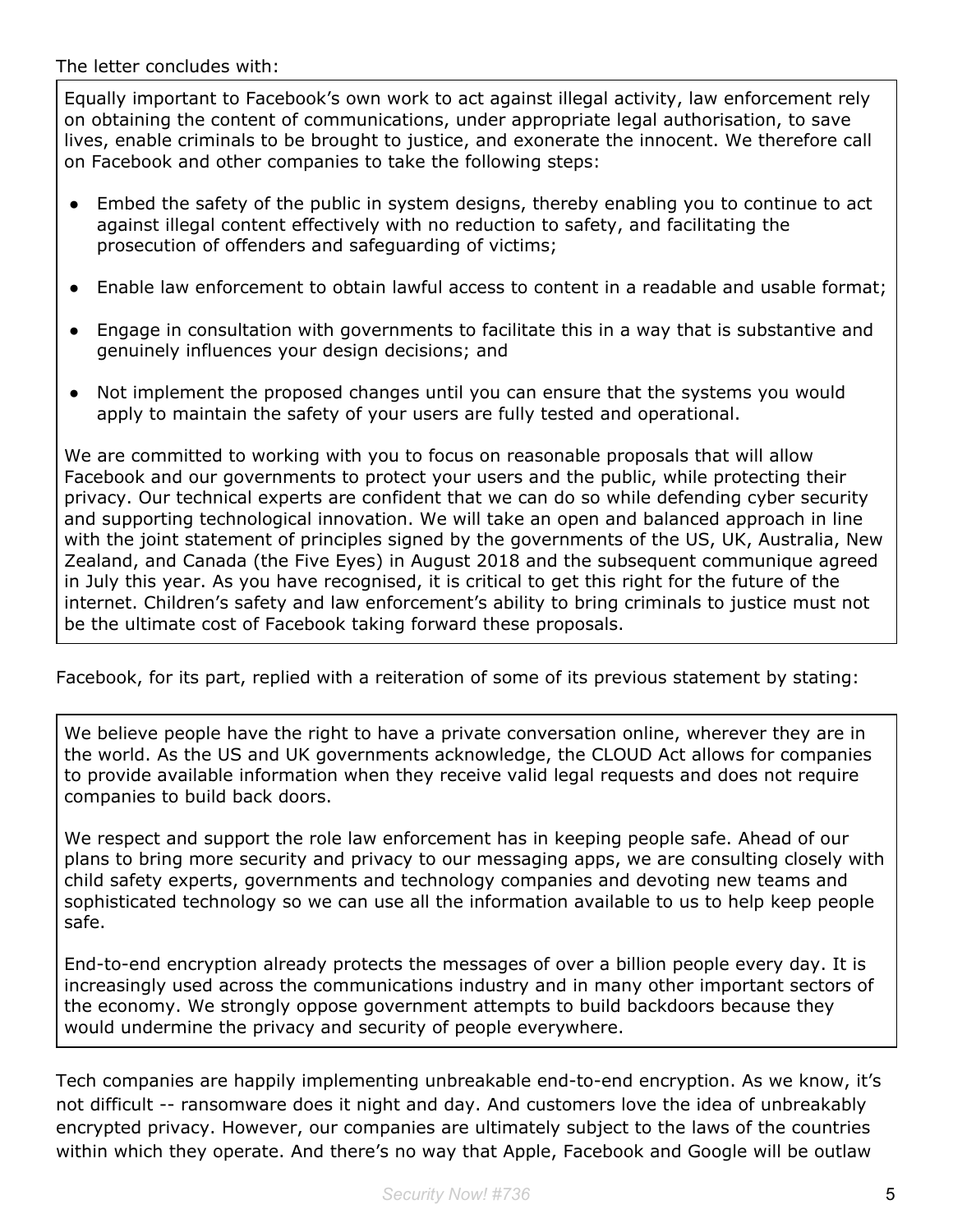organizations. So eventually they will be forced to compromise. That's the only way this drama is going to play out. I hope I'm would. And the US Congress, where any such legislation would need to originate, does seem to be a bit timid about this. But the UK seems much less so. So I would expect the US to follow rather than lead in such legislation.

[And on the lighter side in a fun bit of news...]

#### **UNIX's Co-Creator Ken Thompson's BSD UNIX Password Has Finally Been Cracked**

(And it was a pretty good password, too.) So, yes... after 39 years, the elusive password used by Ken Thompson, who was, of course, the co-creator of UNIX, has finally been cracked.

The story begins five years ago, when developer Leah Neukirchen spotted an interesting "/etc/passwd" file in a publicly available source tree of historical BSD version 3 from 1980, which includes hashed passwords belonging to more than two dozens Unix luminaries who worked on UNIX development, including Dennis Ritchie, Stephen R. Bourne, Ken Thompson, Eric Schmidt, Stuart Feldman, and Brian W. Kernighan.

Since those early passwords were protected using the long since depreciated DES-based descrypt -- aka crypt(3) -- algorithm, and were limited to at most 8 input characters, Leah decided to brute-force them for fun. She successfully cracked the passwords for most of the UNIX luminaries using password cracking tools like "John the Ripper" and "hashcat".

But the toughest one's to crack -- which she was unable to crack -- belonged to Ken Thompson and five other contributors who helped build the Unix system, including Bill Joy, who, as we know, later co-founded Sun Microsystems and designed Java.

She wrote in a blog posting last Wednesday: "Ken's password eluded my cracking endeavor. An exhaustive search back in 2014 through all lower-case letters and digits took several days and yielded no result. She notes that compared to other password hashing schemes (such as NTLM), descrypt turns out to be quite a bit slower to crack."

Earlier this month, Neukirchen posted all her findings on the Unix Heritage Society mailing list and requested help from other members to crack the remaining passwords. And just 6 days later, Australian engineer Nigel Williams responded with the plaintext password used by Ken Thompson, which he cracked after 4 days using "an AMD Radeon Vega64 running hashcat at about 930MH/s."

Thompson's password has been revealed as " $p/q2-q4!$ " — which is chess notation describing the move "pawn from Queen's 2 to Queen's 4." Ken Thompson, who is now at Google where he developed Google's "Go" programming languages responded with another short 8-characters, saying: "Congrats"

And the next day, another mailing list member, Arthur Krewat, successfully cracked and provided the passwords for four more remaining uncracked hashes.

- Ken Thompson, co-inventor of Unix: p/q2-q4!
- Dennis Ritchie, co-inventor of BSD and creator of the C programming language: dmac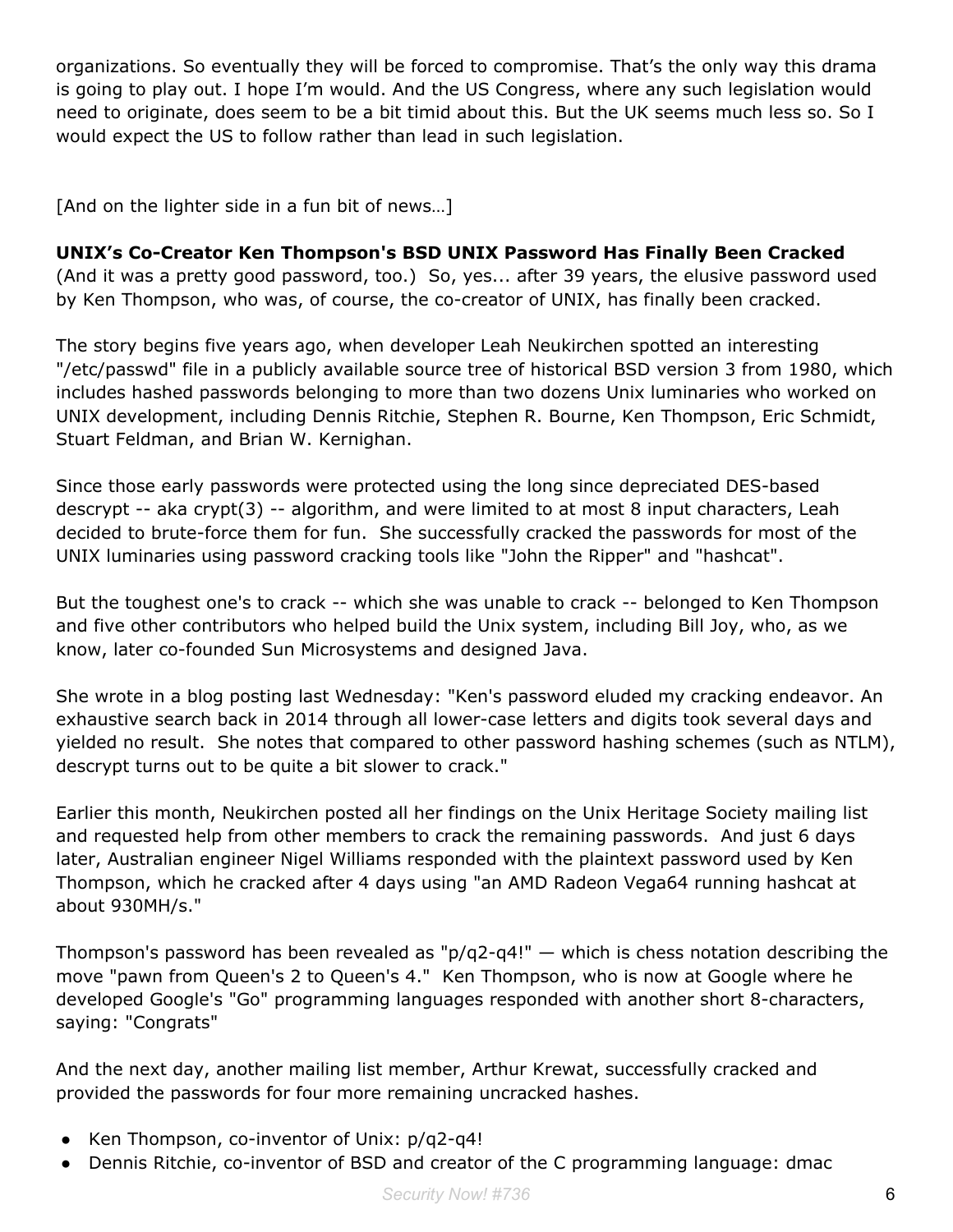- Brian W. Kernighan, Canadian computer scientist and Unix contributor: /.,/.,
- Stephen R. Bourne, creator of the Bourne shell command line interpreter: bourne
- Eric Schmidt, an early developer of Unix software and Former Google CEO: wendy!!!
- Stuart Feldman, author of Unix automation tool make and the first Fortran compiler: axolotl

#### **Consequences of Consumer High Resolution Cameras**

- Photos of keys at a distance
- Bouncing a laser off a window to pick up the window pane vibrations.
- Distant photos of the vibrations of a balloon to pick up the conversations.

Now we have... Stalkers locating celebrities by examining the reflections picked up in their eyes' irises.

A Japanese stalker has confessed to stalking and attacking a young Japanese pop star by zooming in on the reflections in her eyes from photos she posted on social media. After the assult a 26-year-old man by the name of Sato was arrested and confessed to police that he'd used the star's selfies to figure out where she lived. Each of her pupils reflected the nearby streetscape, which he plugged into the street map function of Google Maps to locate matching bus stops and scenery. Je also confessed to observing other reflections in Matsuoka's eyes: curtains, windows, and the angle of the sun. That enabled Sato to guess which floor she lived on in the building.

This case demonstrates that with the ever-higher resolution of cameras, the high-definition selfies we post online disclose actionable intelligence about who – and exactly where – we are. Eliot Higgins, the founder of investigations site Bellingcat, which has pioneered online investigative techniques, told the BBC that the better quality the image, the more potential there is for it to be used in geolocating us. He said:

Higher quality images allow for more details to be identified that can help with geolocation, and the more reference imagery there is from services like Google Street View, the greater the chance of determining a location. Even the tiniest of details can reveal a lot of information about where a photograph is taken, and information about the individuals in the photograph.

It's worth noting that location-reflecting eyeballs in high-resolution photos are not the only way for gelatin data to leak. Photo EXIF data, which may include the GPS coordinates of a photo, may do the same thing. Also, Google's computer vision specialists have worked to train deep-learning machines to determine the location of almost any photo just by using its pixels and relying on image retrieval. This is enabled since Google has an extraordinary number of images to train it on.

So now we have one more thing to consider when posting out photos online. The best advice for celebrities, dissidents, and other person's of interest would be to make their posting locations explicitly known, then conduct themselves accordingly -- with the knowledge that everyone knows where they are. If that's a problem, then take other protective measures. That's a safer course of action than assuming that you're always able to keep your location secret... since that's clearly becoming less and less true.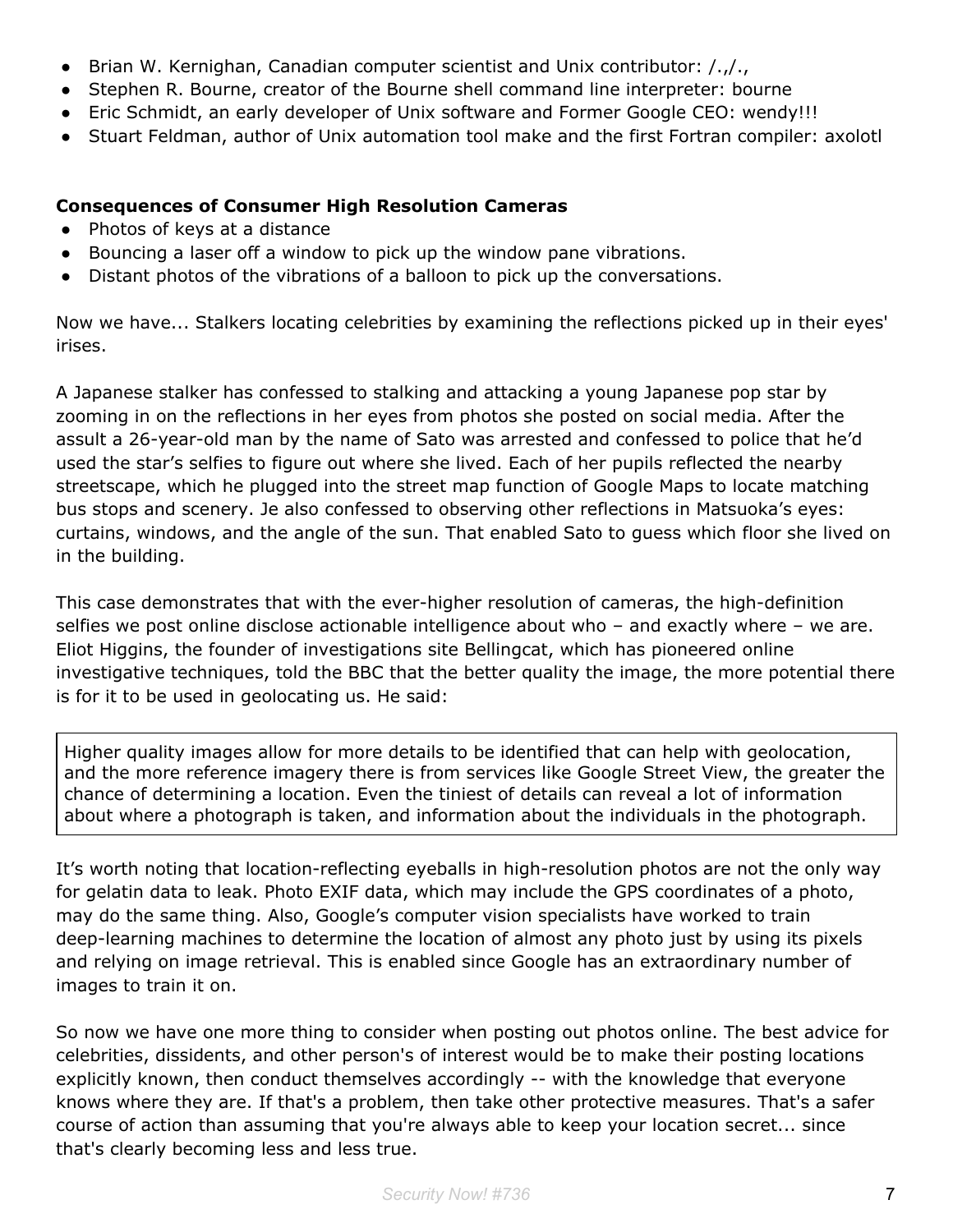#### **Americans and Digital Knowledge**

Last Wednesday, the well known US Pew Research Center shared the results of their survey of American's understanding of technology-related security issues. They found, not surprisingly, that a majority of U.S. adults were able to answer fewer than half of the survey's digital knowledge quiz questions correctly, and that many struggle with cybersecurity and privacy questions.

<https://www.pewinternet.org/2019/10/09/americans-and-digital-knowledge/>

#### Many Americans are unsure about a number of digital topics

% of U.S. adults answering each question ...



Note: Those who did not give an answer are not shown. All questions are multiple choice; for full question wording, see topline. Source: Survey conducted June 3-17, 2019. "Americans and Digital Knowledge"

PEW RESEARCH CENTER

Amerians' knowledge would best be described as a bit spotty: While a majority of U.S. adults can correctly answer questions about phishing scams or website cookies, other items are more challenging. For example, just 28% of adults can identify an example of two-factor authentication. And only about one in four Americans (24%) know that private browsing hides browser history from other users of that computer, while roughly half (49%) say they are unsure what private browsing does.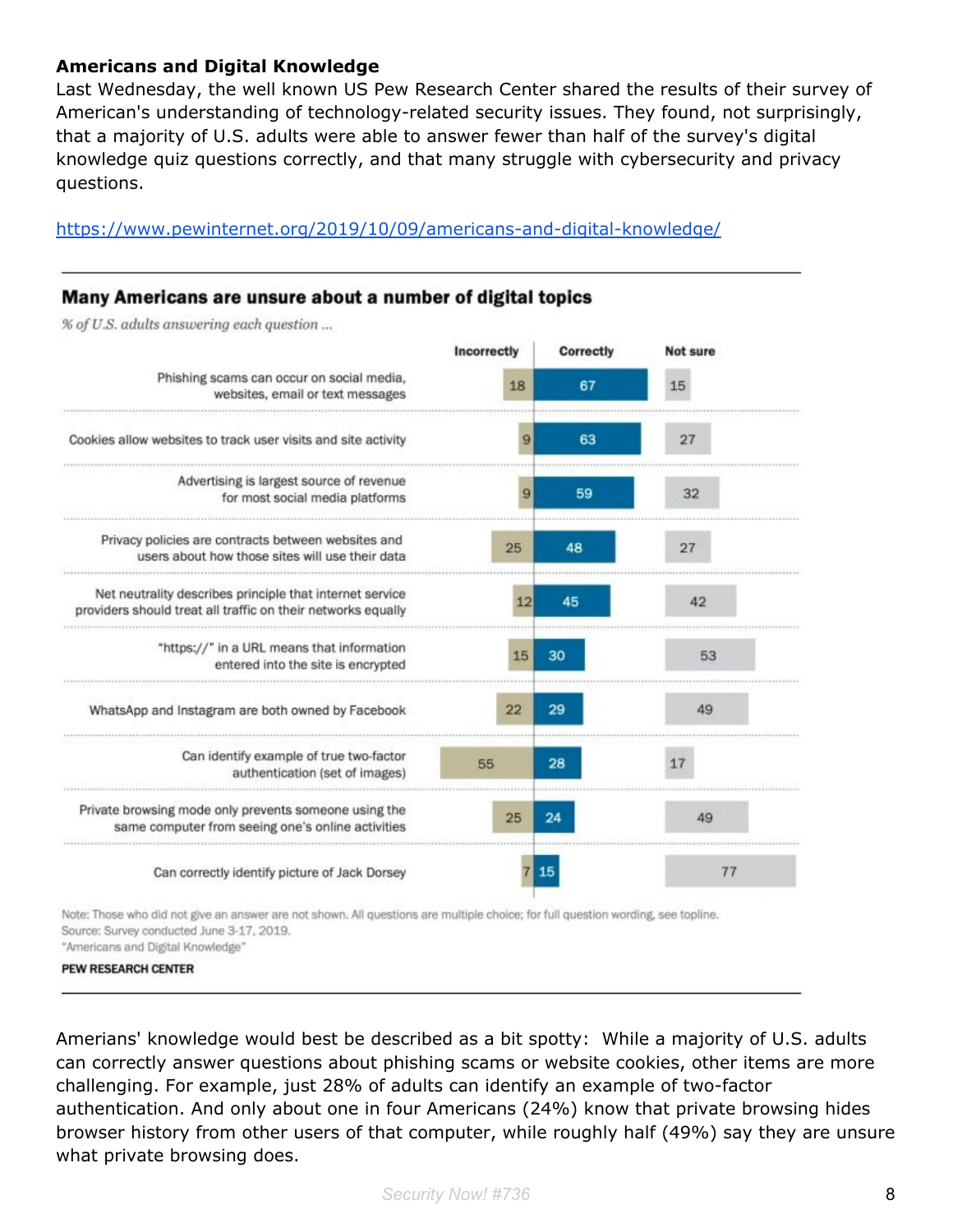Pew's survey consisted of 10 questions designed to test Americans' knowledge of a range of digital topics, such as cybersecurity or the business side of social media companies. The median number of correct answers was four. Only 20% of adults answered seven or more questions correctly, and just 2% got all 10 questions correct.

As was true in a previous Center survey, Americans' knowledge of digital topics varies substantially by educational attainment as well as by age. Adults with a bachelor's or advanced degree and those under the age of 50 tend to score higher on these questions. Pew surveyed 4,272 adults living in the United States conducted June 3-17, 2019.

Pew found that Americans' understanding of these topics varies drastically across the 10 questions presented. For example, only three questions were answered correctly by a majority of adults:

- About two-thirds of U.S. adults (67%) know that phishing scams can occur across multiple platforms, including email, text messages, social media or websites.
- 63% of Americans understand that cookies are text files that allow websites to track users' site visits and activities.
- Similarly, 59% know that advertising is the largest source of revenue for most social media sites, rather than things such as exclusive licensing deals (4%) or corporate consulting (2%).

Additionally, 48% of adults correctly answered that a privacy policy is a contract between websites and users regarding how their data will be used, while 45% know that net neutrality refers to the principle that Internet service providers should treat all traffic on their networks equally.

Other concepts in the survey are far less familiar to the public. Only three-in-ten adults correctly answered that starting a URL with "https://" means that the information entered on that site is encrypted (30%). A similar share (28%) accurately identified an example of two-factor authentication. A somewhat smaller share – 24% of Americans – is aware that "private browsing" or "incognito mode" only hides online activity from other individuals using the same computer.

Americans' knowledge of the business side of social media companies is also relatively low. Just 29% of Americans correctly named WhatsApp and Instagram as two companies owned by Facebook. And when presented with a photo of Twitter co-founder and CEO Jack Dorsey, only 15% of adults correctly identified him. (I'm pretty sure I wouldn't recognize his photo.)

What deeply annoys me about this Pew Research survey is that these questions are even an issue. Our moms should NEVER have to know any of this stuff. This is deeply abusive. This whole mess that we call The Internet was created by techies for techies... but most of the world are NOT techies.

Back in the early days of automobiles the darned horseless carriages were breaking down all the time. The confounded machines were unreliable and finicky as hell. So anyone driving one needed to be a bit of an auto mechanic. And that was part of the fun, because those early autos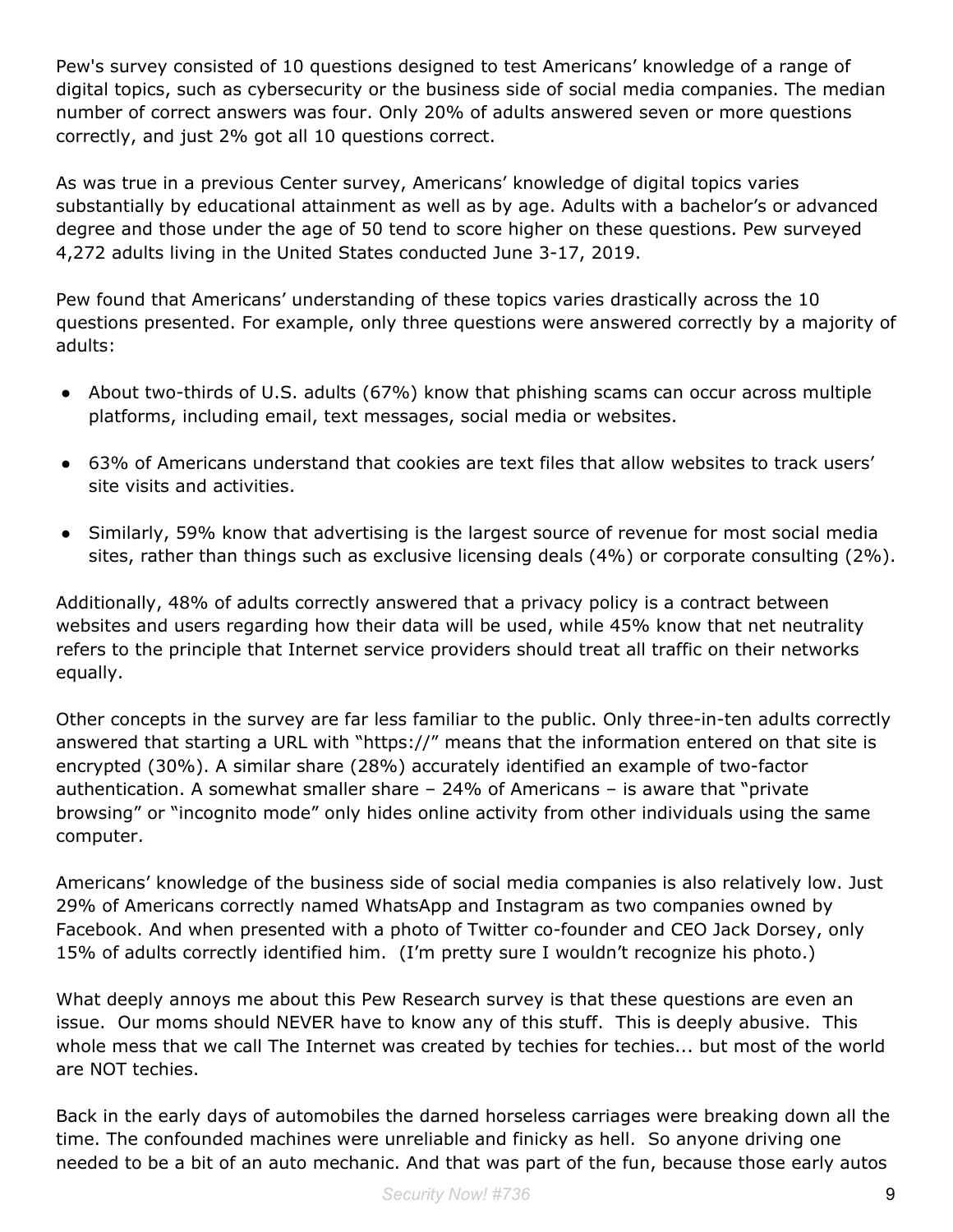were simple and understandable. My own first car was a burgundy FIAT 850 Spider. I completely took it apart in our garage and rebuilt it from the ground up. I knew and loved that car inside and out. And if something broke I knew what and where and I could go get the part and fix it myself. But not any more. The car I'm driving today is not, as they say "user serviceable." But what it is, in return for being a black box, is, all things considered, incredibly reliable. I get in and turn the key and it goes. It does what it's supposed to do.

We're not quite there yet with today's computers. But I think that needs to be our target. Over time they are going to become less and less comprehensible and more and more "black boxes." And I think that's fine if, in return, they deliver reliability and security.

#### **OpenPGP being built into Mozilla's Thunderbird eMail client**

Thunderbird currently has a 3rd-party plug-in "Enigmail", but it requires users to install additional third-party software like GnuPG or GPG4Win before installing Enigmail itself. And the licenses governing those libraries are incompatible with Thunderbird's -- MPL version 2.0 vs. GPL version 3+. So the Thunderbird folks will need to find a compatible library.

But, starting with Thunderbird 78, scheduled for release in the summer of 2020, OpenPGP will be built-in and filly supported natively.

#### **Windows 10 Tamper Protection being enabled by default**

It really doesn't do much good to have Windows Defender watching the store if it can simply be turned off by sufficiently clever malware. And there have been increasing reports of exactly that happening.

So yesterday Microsoft announced that the new Windows 10 Tamper Protection security feature, which was added to Windows 10 1903, the May 2019 update, is now officially available for both Enterprise and consumer users. Along with this announcement, Microsoft will be enabling this security feature on all Windows 10 devices by default.

When enabled, as it will be, Tamper Protection prevents Windows Security and Windows Defender settings from being changed by programs, Windows command line tools, Registry changes, or group policies. Moving forward, the only way to configure it and/or modify its settings will be directly through the Windows 10 user interface or with Microsoft enterprise management software, such as Intune.

I checked my Win10 machine that I just fired up for this Skype session and Tamper Protection was not currently enabled. But the switch was there... so I manually flipped it to "on". Given Microsoft's confidence that nothing will break, I think it's probably a safe thing for others to do.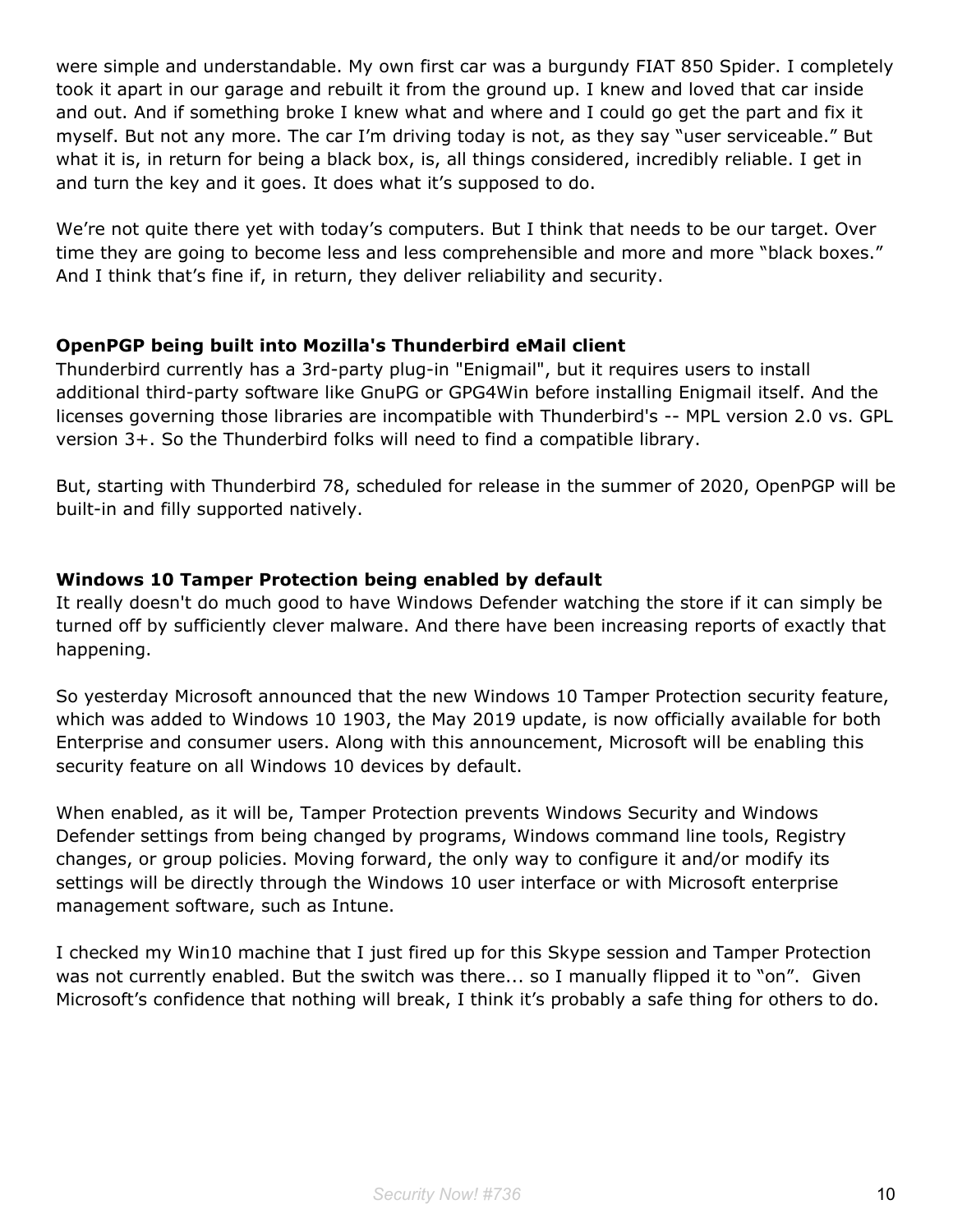### **Sci-Fi & Fun**

- "Ad Astra" Brad Pitt wanders around through outer space
- El Camino What happened to Jesse Pinkman?

#### **SQRL**

#### **Modern password security for system designers**

What to consider when building a password-based authentication system By Ian Maddox and Kyle Moschetto, Google Cloud Solutions Architects

<https://cloud.google.com/solutions/modern-password-security-for-system-designers.pdf>

Alternatives to passwords / SQRL (Page 18)

The Secure Quick Reliable Login protocol is a recent addition to the security space. It is designed for end-user authentication to websites and applications. SQRL users run a small client application on their Modern password security for system designers computer or in their browser. Instead of giving servers a password that they must keep secret, the client provides a public key that is unique to the application or domain the user wants to authenticate to. The server provides a unique value to the client, and the client must then use their private key to sign and return that secret. The server verifies the signature by using their public key and authenticates the user. Most importantly, a compromised site or service cannot expose its users' credentials in a way that impacts any other site or service.

Users can expect to see the option for SQRL login to appear in more places in the coming years. Developers and software architects will appreciate the deep level of technical detail written with an eye toward an evolving security landscape and the way real humans interact with security controls.

And a thanks to "Compilenix @Compilenix" for the heads-up about SQRL's inclusion in the guides.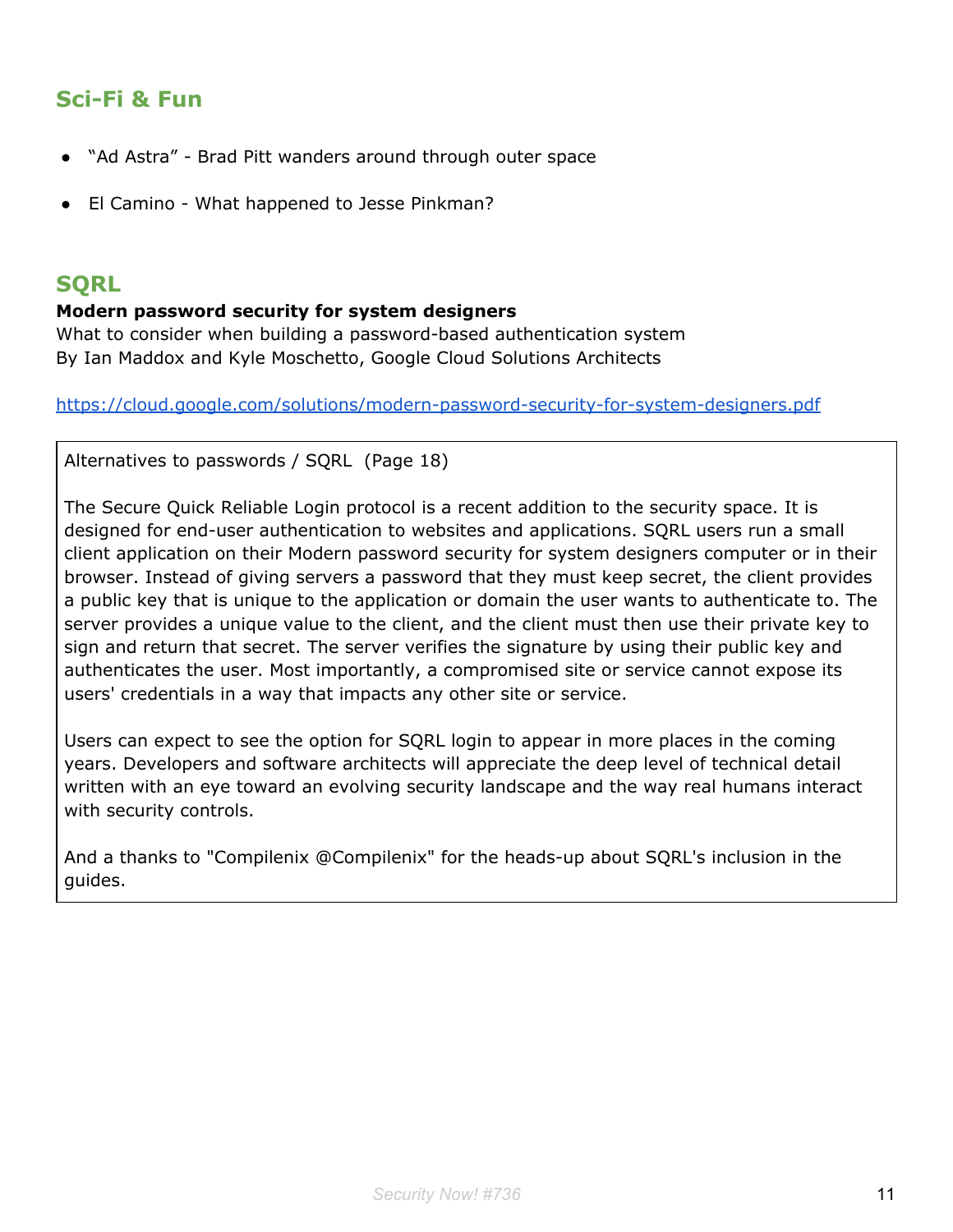# CheckM8

"CheckM8" is a recently discovered, unpatchable, iOS Boot ROM. What does it mean for us? [https://www.sentinelone.com/blog/checkm8-5-things-you-should-know-new-ios-boot-rom-explo](https://www.sentinelone.com/blog/checkm8-5-things-you-should-know-new-ios-boot-rom-exploit/) [it/](https://www.sentinelone.com/blog/checkm8-5-things-you-should-know-new-ios-boot-rom-exploit/)

Two weeks ago the iOS jailbreaking community received a welcome surprise when a security researcher axi0mX dropped what's been described as a 'game changing' new exploit affecting Apple's mobile platform. He calls it 'checkm8'. It's a Boot ROM exploit being widely proclaimed the most important single exploit ever released for iPhone, iPad, Apple TV and Apple Watch devices. So... what does that actually mean for the security of the millions of affected iOS devices out there, in use in both personal and enterprise environments?

#### **Are iOS Devices Now Insecure Because of checkm8?**

No. CheckM8 will mostly, at least initially and directly prove to be a massive boon for security researchers who wish to peek under the hood despite Apple's every attempt to prevent that. The only real threat to end users might be that by allowing researchers and hackers to get in under the hood, it could facilitate the discovery of other weaknesses… which is, as we know, all too possible, since Apple **IS** constantly patching other discoveries.

But for now at least, Checkm8 doesn't directly affect end users. For one thing, there is no remote execution path. An attacker cannot use checkm8 to compromise an untethered device. That means anyone wanting to use this exploit without having the target device physically in their possession is out of luck.

Second, checkm8 does not allow a threat actor to bypass a device's TouchID or PIN protections. In other words, it does not permit any compromise of the Secure Enclave. So the user's personal data remains safe from attackers who are lacking the device's unlock credentials, notwithstanding the possibility of other zero days. This is, in itself, a testament to Apple's multi-layered security design philosophy. The idea that a full Boot compromise -- which is that CheckM8 enables -- would still leave the user's private data secure should be comforting to all Apple device users.

Also, there is no persistence mechanism. If an attacker were to gain physical access to an affected device and used the Boot ROM exploit to compromise it, re-booting the device would restore its normal Boot-Chain security. And any changes made by the attacker would be lost as Apple's security checks would either delete any files modified by the attacker or refuse to run them.

#### **So the big question is… which iOS Devices Are Affected by checkm8?**

Though not every iOS device is affected by checkm8, the vast majority in use are. On the most recent devices -- an iPhone XR, XS, XS Max or any of the iPhone 11 series, all of which use the A12 Bionic or later chip -- the Boot ROM exploit will not work on it. That's because the use-after-free vulnerability that axi0mX found appears only in devices using A11 chips or earlier,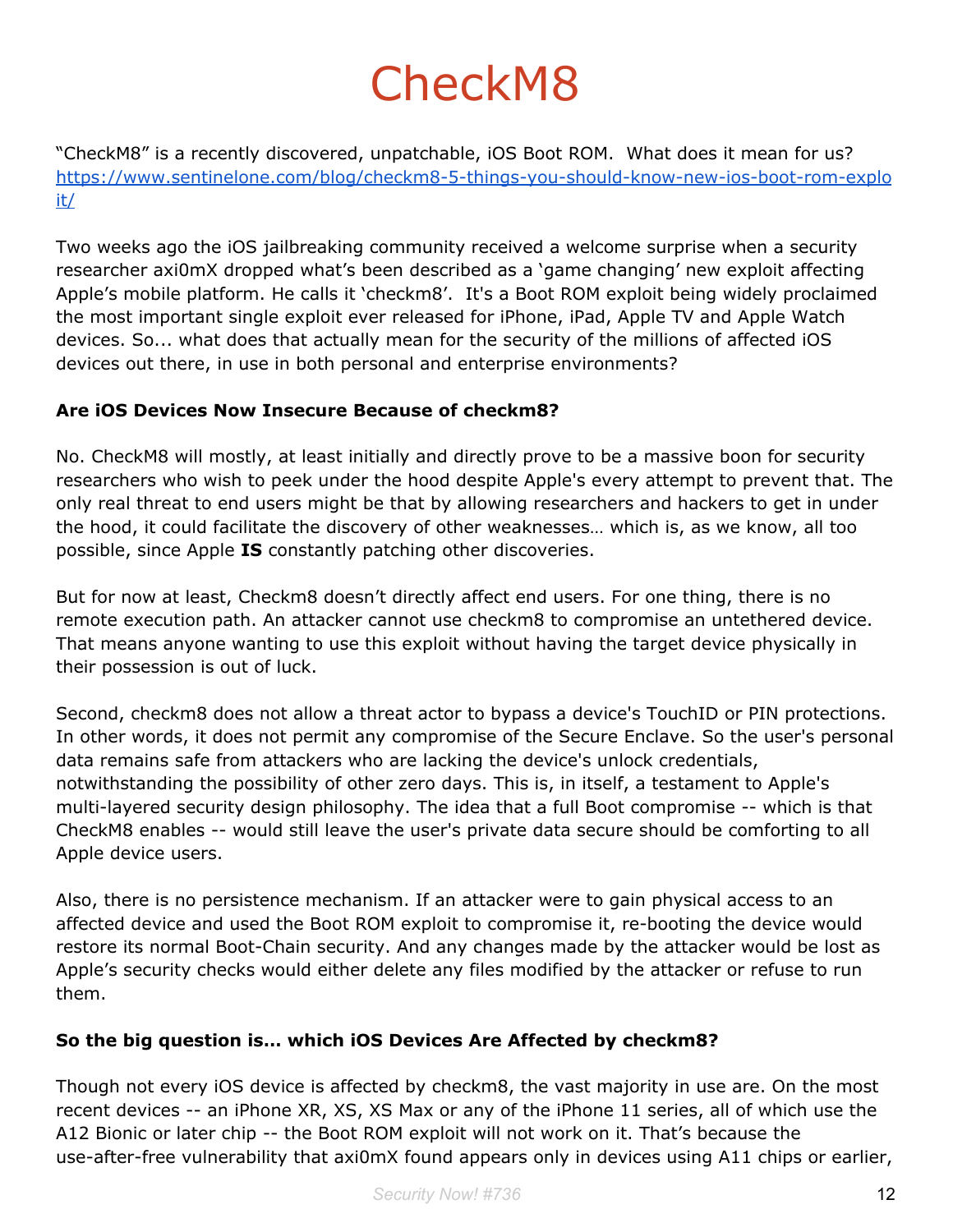which includes from iPhone 4S -- which uses the A5 chip -- through the iPhone 8 and X models, as well as any iPad, Apple TV or Apple Watch device using A11 or earlier chips. Therefore, most generations of iPhones and iPads are vulnerable.

On September 27th, axi0mx tweeted...



5/ During iOS 12 betas in summer 2018, Apple patched a critical use-after-free vulnerability in iBoot USB code. This vulnerability can only be triggered over USB and requires physical access. It cannot be exploited remotely. I am sure many researchers have seen that patch.

6:24 PM · Sep 27, 2019 · Twitter Web Client

152 Retweets  $1.1K$  Likes

#### **What should end-users do?**

First... not worry much about this. Apple is definitely NOT happy whereas researchers and hackers are dancing a jig.

But, that said, if a paranoid person (or perhaps someone who might be explicitly targeted) wants some takeaways, the only risk is if an affected device is outside of one's presence and control. In such a case it would be possible for the phone to be jailbroken and for TRANSIENT surveillance malware to be loaded into RAM. So... if you've left your iPhone unattended and powered-on in your hotel room, for example, or on a desk in a shared office environment, or had it temporarily confiscated by border security guards, you might consider rebooting the iOS device once it's back in your possession. And for good measure, you should probably do a force restart to ensure that malware hasn't found a way of simulating a fake reboot.

We've previously discussed the concept of secure boot chains. This graphic from Apple's 2016 WWDC presentation shows the flow of the secure boot chain from power on, from left to right, on an uncompromised device.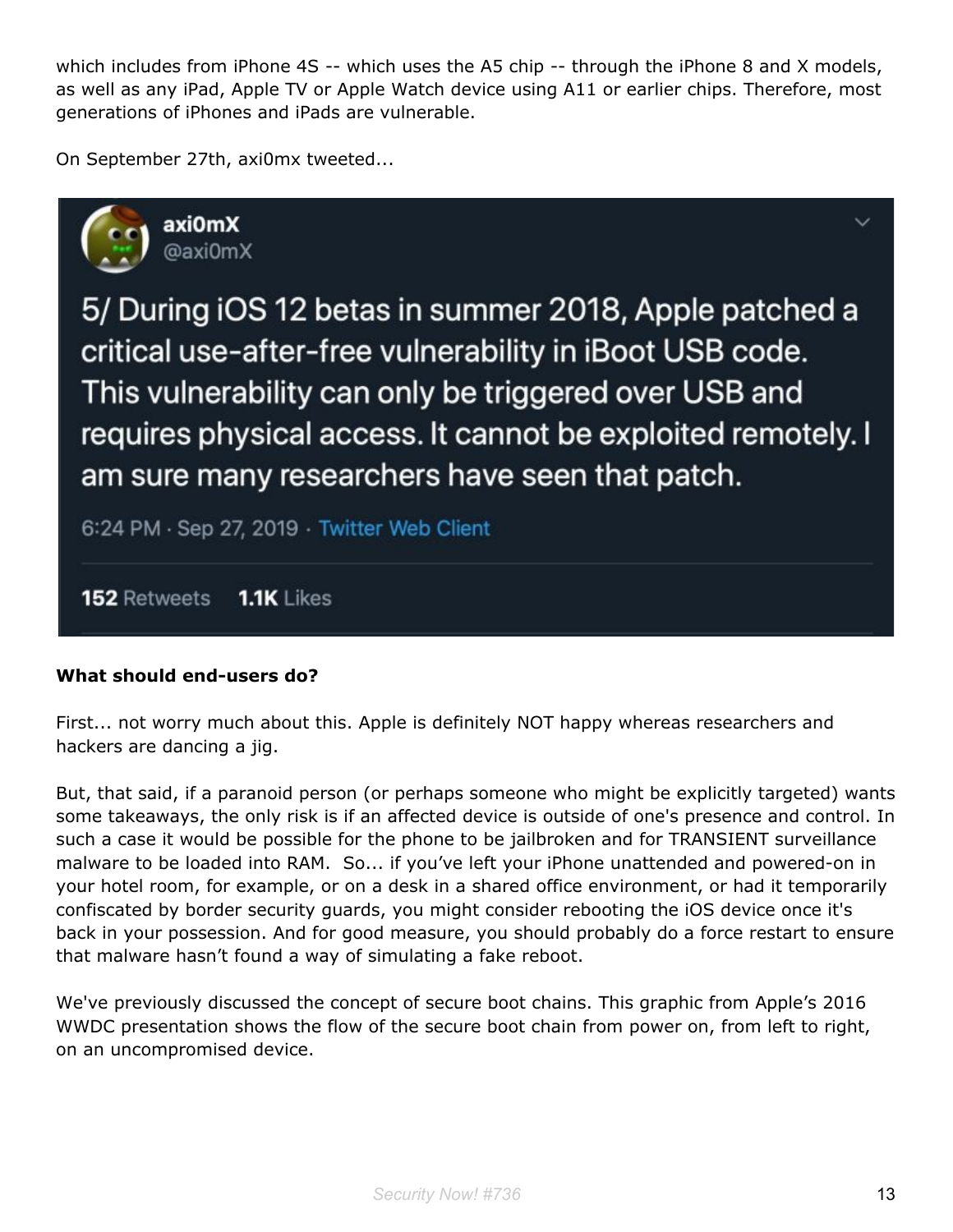

According to the iOS Security Guide: "Each step of the startup process contains components that are cryptographically signed by Apple to ensure integrity and that proceed only after verifying the chain of trust…This secure boot chain helps ensure that the lowest levels of software aren't tampered with."

What makes checkm8 so devastating is that it exploits a flaw that exists at the root of this process and it therefore undermines ALL subsequent checks made by subsequent steps in the chain.



#### **So what does this mean for iOS Security?**

It's TRULY a big deal. Though it has little immediate impact for most users, this exploit really is a game changer for Apple researchers and hackers because this exploit IS UTTERLY UNPATCHABLE on any A11 and earlier devices. It CANNOT BE FIXED. The Boot ROM really is a ROM... and there's a bug in it. So now **anyone** will **always** be able to jailbreak **any** of these Apple-supported devices to dump and fully and deeply inspect Apple's proprietary code... which they have desperately worked to keep away from prying eyes. Those days are truly over.